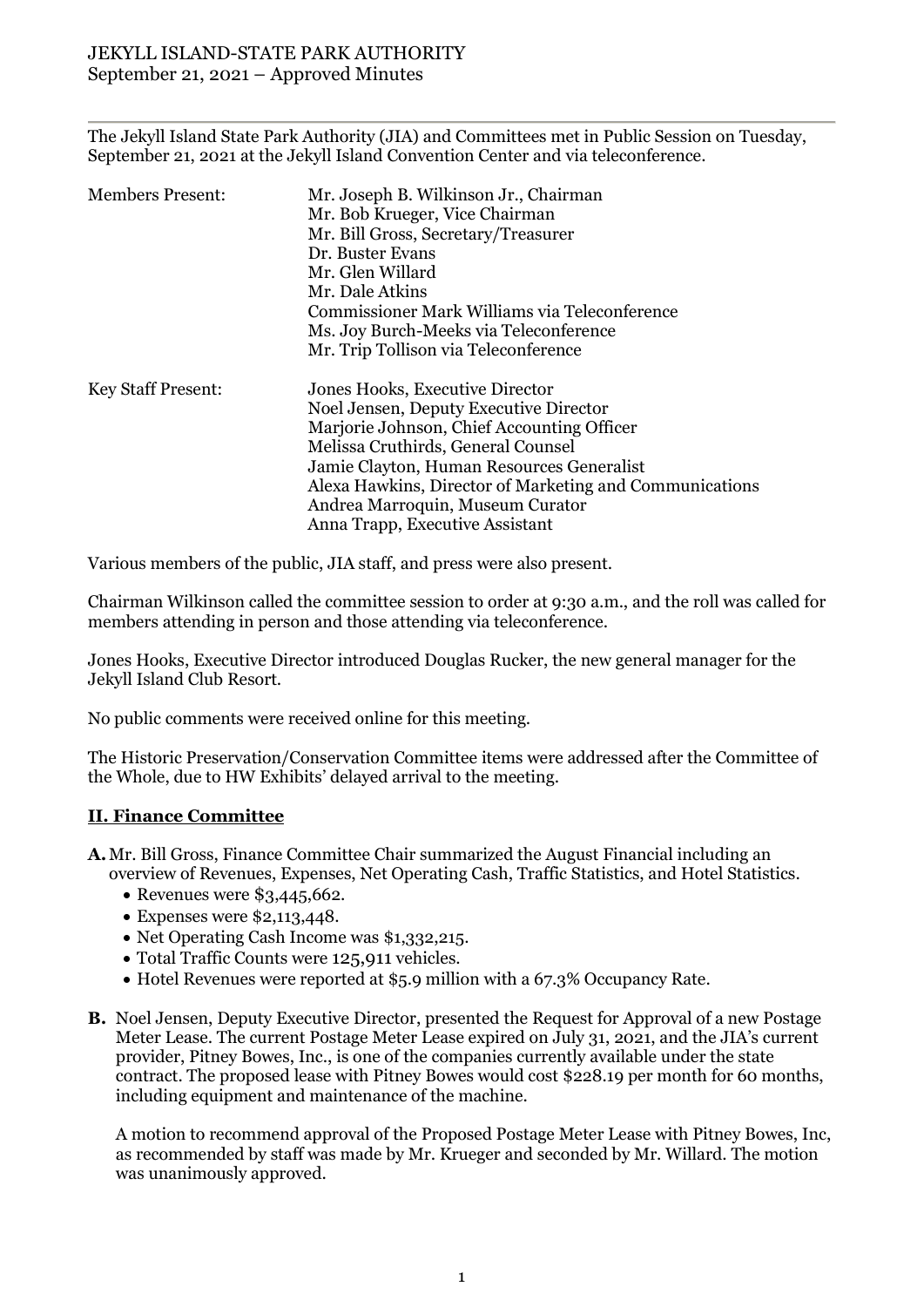- **C.** Noel Jensen, Deputy Executive Director, presented Requests for Approval of three Operating Equipment Leases:
	- a. He explained that the Wells Fargo Golf Course Lease signed four years prior was expiring. To replace needed Golf Course Maintenance equipment, staff recommended a four-year equipment lease at a cost of \$5,154.10 per month.

A motion to recommend the approval of the Golf Course Maintenance Equipment Lease with Wells Fargo as recommended by staff was made by Mr. Atkins and seconded by Mr. Krueger. The motion was unanimously approved.

b. Next Jensen presented the proposed Landscape Equipment Lease which will replace outdated and failing landscaping equipment. The four-year lease with Wells Fargo accounts for fourteen pieces of equipment ranging from mowers to a small tractor with a bucket attachment. The total monthly payment for this lease equals \$3,660.57

A motion to recommend approval of the Landscape Equipment Lease with Wells Fargo as recommended by staff was made by Mr. Willard and seconded by Mr. Atkins. The motion was unanimously approved.

c. Lastly, Jensen presented a proposed lease with Caterpillar Financial Services. The purpose of the lease is to update Roads and Grounds Equipment. The lease accounts for one Caterpillar 320 Excavator. The cost equals \$261,916.36 payable over seven years. Mr. Jensen explained that based on previous rental expenditures, purchasing the excavator should prove to be a cost-saving purchase.

A motion to recommend approval of the Roads and Grounds Equipment Lease-Purchase Agreement with Caterpillar Financial Service as recommended by staff was made by Dr. Evans and seconded by Mr. Krueger. The motion was unanimously approved.

There were no public comments.

#### **III. Human Resources Committee**

**A.** Jamie Clayton, Human Resources Generalist, announced the retirement of Phyllis Gaska, who gave sixteen years of full-time service to Jekyll Island. Andrea Marroquin, Museum Curator, commented on Ms. Gaska's passion for the work she's done for JIA. In her role as a Certified Interpretive Guide, she shared her love of Jekyll Island and its history with others. Executive Director, Hooks further commented on Ms. Gaska's creativity and enthusiasm, noting her ability to bring history to life and her exceptional cooking skills for various staff functions.

There were no public comments.

## **IV. Marketing Committee**

- **A.** Alexa Hawkins, Director of Marketing and Communications, presented the Marketing Department Report. Her report focused on upcoming events.
	- A new event that is scheduled for November 27, 2021 is the Cold-Stunned Plunge which will raise funds for the Georgia Sea Turtle Center.
	- Hawkins noted that the  $15<sup>th</sup>$  Anniversary of the Shrimp and Grits Festival is scheduled for November 4-6, 2022 which will include the Go for the Grits 5k, an online cooking demo, and an anniversary sweepstakes.
	- JIA magazine 31.81 for Fall/Winter 2021 is scheduled to be distributed in late November 2021. Hawkins noted that the Spring/Summer 2020 issue is in the running to receive two Folio: Eddie and Ozzy Awards, for both Editorial and Art Direction.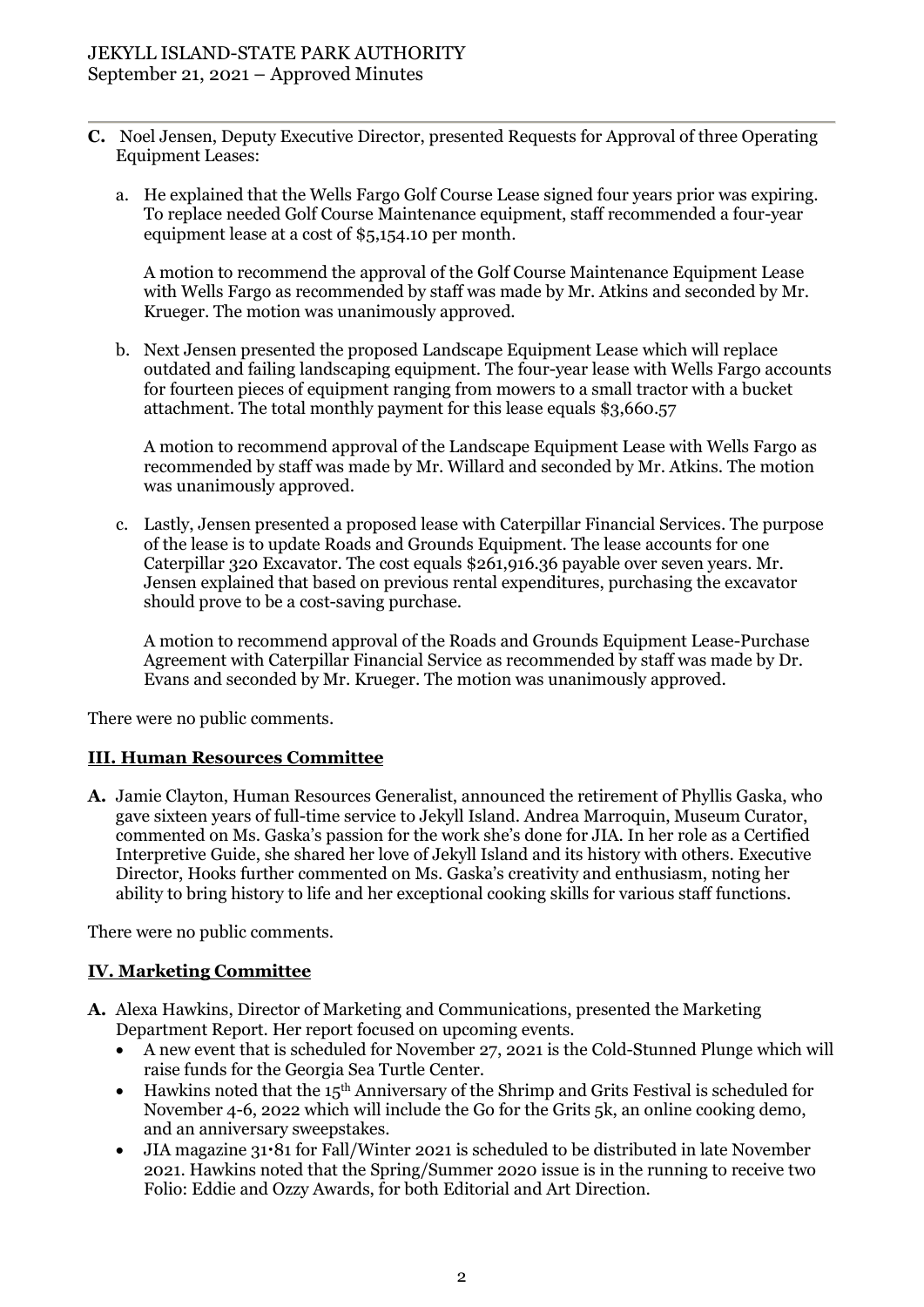There were no public comments.

# **VI. Committee of the Whole**

- **A.** a. Leigh Askew Elkins, JIA's Consultant from the University of Georgia's Carl Vinson Institute, presented the final draft of the 2021 Jekyll Island Master Plan Update. Her discussion focused on the Structure and Contents of the plan with an emphasis on the Mapping Updates. She noted that the Master Plan Update is intended to provide guidance as the Board considers policy over the next five years. Implementation of the plan is the responsibility of JIA staff. She explained that the process for developing the plan included gathering information and data from JIA Staff, interviews with JIA Board Members, a Stakeholders Meeting, an External Review Committee, a Town Hall Meeting, and an Online Survey, along with the Vinson Institute Team. The plan itself includes recommendations in the following areas:
	- Conservation and Development
	- Economic Sustainability
	- Historic and Cultural Resources
	- Natural Resources
	- Recreation
	- Transportation, Infrastructure, and Municipal Services
	- Mapping Updates: Ms. Elkins elaborated on the Categories of Corrections:
		- o Projection Errors
			- o Better Imagery and Underlying Shapefiles
			- o Established Road, Bike Path, and Service Road Standard Widths
			- o Lease Lines
			- o Obvious Errors
			- o Conservation Plan Consistency
	- Appendix A: Examples of Data and Information that will be inserted into the body of the plan
	- Appendix B: Public Comments from the Town Hall Meeting (will become Appendix A in Final Document)
	- Appendix C: 2021 Master Plan Update Survey Responses (will become Appendix B in Final Document)

b. Melissa Cruthirds, General Counsel, explained the legal requirements for any Master Plan Amendments. This includes:

- The plan being described in written form and presented publicly at a regular meeting of the Authority.
- A public notice to be placed in the legal organs of both Glynn County and Fulton County.
- The public notice to be published online, and Public Comments to be accepted online.
- A public hearing to be held on October 14, 2021 at 5:30 PM.
- Additionally, law requires that a notice of the proposed amendment be sent to the Speaker of the House, the President of the Senate, the JIA Oversight Committee, and the Office of Legislative Counsel.

Ms. Cruthirds requested that the Board approve sending the Master Plan Amendment to the state entities mentioned and noted that no action is required by the State entities. If the Oversight Committee does not object to the Plan Amendments, the JIA Board will consider adopting the Master Plan Amendment at the December 14, 2021 Regular Board Meeting.

A motion authorizing the Executive Director to send the Proposed Master Plan to Georgia State Officials as recommended by staff was made by Mr. Krueger and seconded by Mr. Gross. Roll was called for this item, and the motion carried unanimously.

**B.** Melissa Cruthirds, General Counsel, presented a request to award the Invitation for Proposal for Residential Construction at 5 Hayes Avenue (IFP#1) to Julia Miller. Pursuant to the requirements of the IFP, Ms. Miller obtained a survey of the property. She also submitted her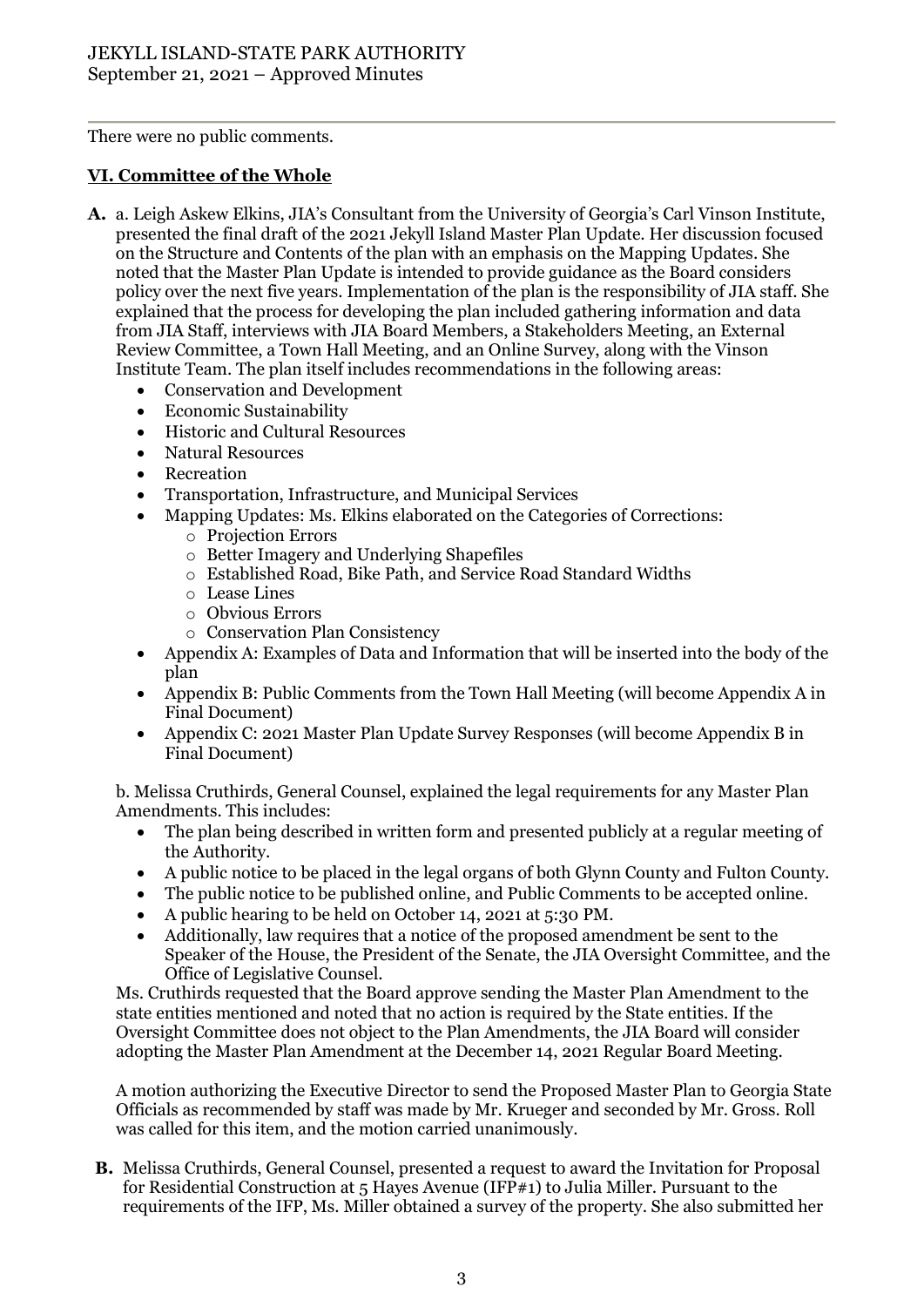plans to the Design Review Group, which were approved on September 10, 2021, subject to award of the IFP. Ms. Miller made an offer to purchase the lease hold for \$175,000. Ms. Miller will have eighteen months from September 10, 2021 to complete the construction.

A motion to recommend Awarding IFP #1, 5 Hayes Avenue to Julia Miller as recommended by staff was made by Dr. Evans and seconded by Mr. Krueger. The motion was unanimously approved.

**C.** Melissa Cruthirds, General Counsel, presented a Request for Proposal for Vendor Services for Provision of Historic Carriage Tours and Beach Trail Rides (RFP #367). The current lease for Trail Rides and Historic Carriage Tours expires in January 2022. This RFP offers a competitive procurement opportunity.

A motion to recommend approval of RFP #367, Historic Carriage and Beach Trail Rides as recommended by staff was made by Mr. Willard and seconded by Mr. Krueger. The motion was unanimously approved.

**D.** Noel Jensen, Deputy Executive Director, presented a request to award the Request for Proposal for Permitting, Licensing, Code Enforcement, and Lease/Contract Management Software (RFP#363) to Tyler Technologies. This project will streamline the permitting, licensing, and code compliance process for both customers and JIA staff. This contract will be a Software for Services (SAS) agreement with an annual subscription cost of \$31,146. The contract also includes a one-time project set up fees of \$53,100. Additionally, approximately \$3,000 will be needed per year for additional cloud storage and approximately \$3,000.00 per year for the BlueBeam software for plans review. The total of the first-year costs is estimated to be \$90,246. Staff feels the capabilities of this software have been sorely missing from JIA's leasing/enforcement activities.

A motion to recommend Awarding RFP #363, Permitting, Licensing, Code Enforcement and Lease/Contract Management Software, to Tyler Technologies, Inc., pending contract completion and legal review as recommended by staff was made by Mr. Gross and seconded by Mr. Willard. The motion was unanimously approved.

**E.** Jones Hooks, Executive Director, presented the request to revise the Request for Proposal for the Jekyll Island Amphitheater (RFP#364). The revisions include a Submission Deadline Date of November 12, 2021, correction of scrivener errors, and a change to the overview of the project, to include not just lease and development but also operation of the amphitheater.

A motion to recommend approval of the Revised RFP#364, Jekyll Island Amphitheater as recommended by staff was made by Mr. Krueger and seconded by Mr. Gross. The motion carried unanimously.

**F.** Jones Hooks, Executive Director, presented the request for Adoption of the Fiscal Year 2022 Strategic Plan. A draft of the Plan was shared with Board Members following the August Board meeting with no Board comments received. However, the deadline for submission was September 1, 2021, and Hooks noted that if the Board has any recommended changes, those will be submitted to the Office of Planning and Budget as an amendment.

A motion to recommend Adoption of the FY22 Strategic Plan as recommended by staff was made by Mr. Gross and seconded by Mr. Krueger. The motion carried unanimously.

- **G.** Noel Jensen, Deputy Executive Director, presented the Operations Update. His discussion included:
	- Data on work orders completed during Fiscal Year (FY) 2021 which showed 1805 work orders completed out of 1723 submitted.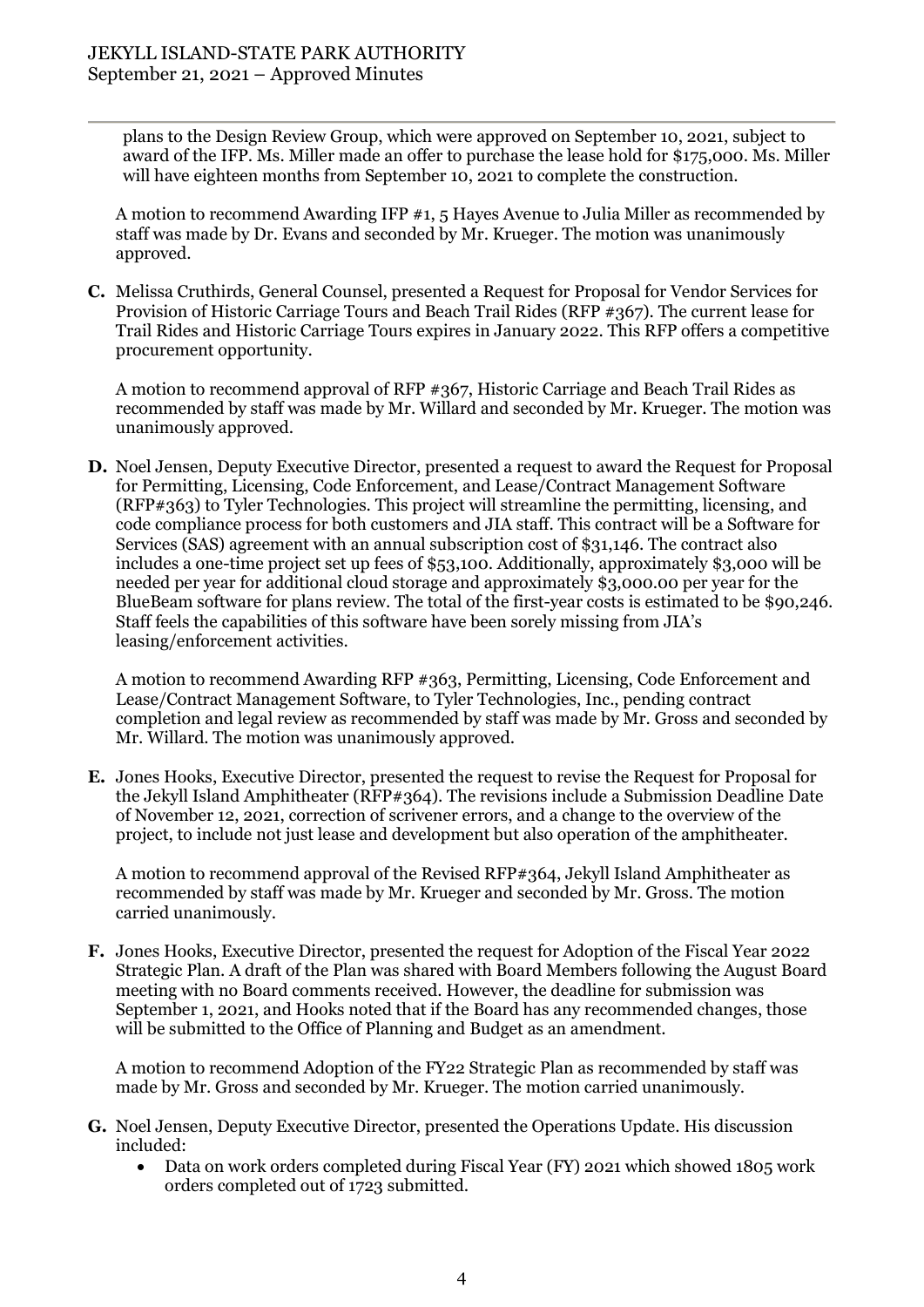## JEKYLL ISLAND-STATE PARK AUTHORITY September 21, 2021 – Approved Minutes

- Jekyll Island Fire & EMS Responses. The total number of responses for FY 21 equaled 591.
- JIA's new fleet which included two vans and five trucks to be used by various maintenance departments.
- An update on Crossover Repairs which includes the completion of ten new crossovers and repair of three existing crossovers.
- The arrival of new rental bikes, which were ordered in January 2021 and finally received in June 2021.
- Approximately four miles of bike path construction/reconstruction is underway and will be completed in three-four weeks.
- The playground reconstruction is on-going. The toddler area is 70% complete, the older child area is 10% complete, and the swing sets are about approximately 40% complete.
- Roads & Grounds are building decorations and displays in preparation of Holly Jolly Jekyll.
- A fourth ADA compliant campground bathhouse is under consideration to be funded by the State ADA Office.
- The Public Safety Complex project is moving along. A geotechnical survey will be conducted on October 1, 2021. Final renderings and floor plans are under review, and a complete architectural package should be available by November 2021.
- **H.** Jones Hooks, Executive Director, Presented the Executive Director's Report. He discussed the following points:
	- A Certificate of Occupancy has been issued for buildings 40, 42, and 44 at The Moorings.
	- He noted that the Golf Master Plan should be interpreted as a roadway to a destination, and he sees the destination as an improved and sustainable golf course. He referenced several articles to show how golf and golf courses are evolving.
	- Terracon, the company awarded the Golf Course Archaeological Study project, has met with staff to note areas of historical significance. The phase one survey was completed, and no previously unknown cultural resources were identified. Phase two will test to evaluate the significance of known, previously documented sites located within the project area. Terracon anticipates finishing the Phase II test units at the beginning of October.
	- He noted the importance of understanding capacity limitations to prevent Jekyll Island from becoming a "Disappointing Destination".
	- He noted that the correct residential garbage collection cost through Waste Management increased by 2.9%. Previously Waste Management estimated a 2% increase.
	- He noted that the JIA Leadership team completed a Strength Finding Analysis which showed a balance of skills and strengths among staff.
	- The State AAAAA Golf Tournament will be held on Jekyll in May 2022.
- **I.** Mr. Wilkinson forgo giving Chairman Comments, due to time constraints.

Mr. Wilkinson opened the floor to public comments. There were two public comments made during the meeting:

- Al Tate acknowledged the improvement of the bike paths but noted that he believes additional bike racks would benefit the bike paths. He requested additional signage to support ecotourism. He acknowledged appreciation of the improvements being made to the playground and mini golf course but noted the splintering bike boardwalks as an issue. He lastly noted that he hoped survey results from the Master Plan would be released to the public, to which Mr. Hooks confirmed those results would become available online.
- Susan Inman with 100 Miles voiced concerns regarding the Master Plan Amendment. She noted that 100 Miles and others are concerned about the increased density on Jekyll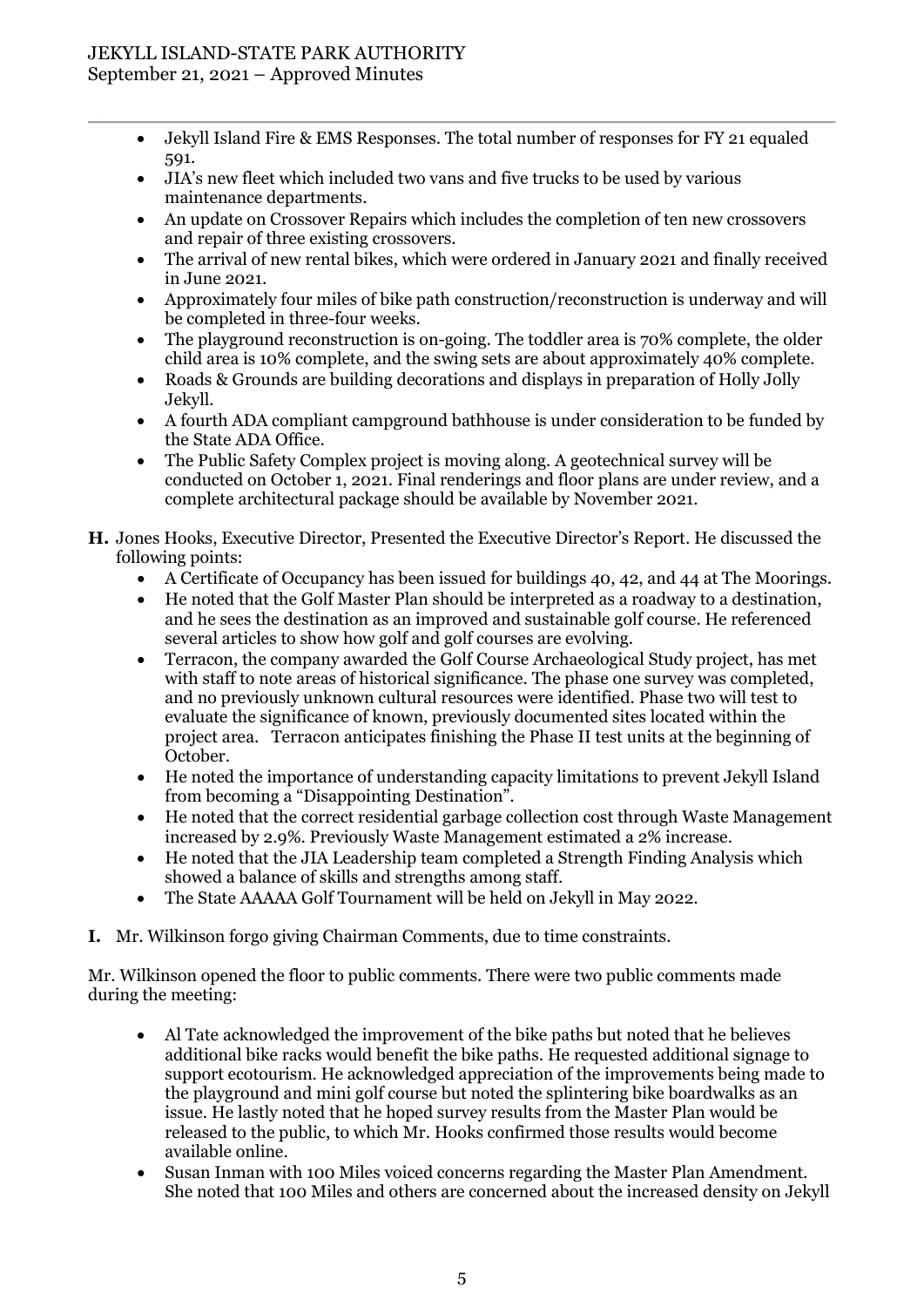Island and believe that this concern is not adequately addressed in the Master Plan. She also expressed disappointment with the public comment process for the Master Plan.

## **I. Historic Preservation/Conservation Committee**

- **A**. Andrea Marroquin, Museum Curator introduced Andrew Steever and Erika Fox of HW Exhibits to present their recommendations for creating a guest experience at Hollybourne Cottage. Highlights of their presentation included:
	- A design scheme that will create an extension of the guest experience of the Mosaic through use of colors and fonts.
	- Welcome banners to be included outside of the Cottage to inform guests of what to expect when entering and to provide general information.
	- The first and second floors would include exhibits to highlight architecture stories, preservation stories, and family/staff stories.
	- The attic experience will have limited accessibility and may be considered as a paid experience.
	- Visitor takeaways should include a deeper understanding of the architectural significance of Hollybourne Cottage, an appreciation of the Maurice family and their legacy at Jekyll Island, and an awareness of the importance of stewardship.
- **B.** The AmeriCorps Members Update was deferred, due to time constraints.
- **C.** The Conservation Update was deferred, due to time constraints.

There were no public comments.

After the Historic Preservation/Conservation Committee items were addressed, the Chairman continued directly into the JIA Board Meeting.

## **The Jekyll Island State Park Authority (JIA) Board Meeting September 21, 2021**

The roll was called, and all members were present either in-person or via teleconference.

#### **Action Items**

- 1. Mr. Krueger moved to accept the minutes of the August 17, 2021 board meeting as presented. The motion was seconded by Dr. Evans. There was no discussion, and the minutes were approved unanimously.
- 2. The recommendation from the Finance Committee to approve the Postage Meter Lease carried by unanimous consent.
- 3. The recommendations from the Finance Committee to approve the Equipment Leases including: the Golf Course Maintenance Equipment Lease, the Landscape Equipment Lease, and the Roads and Grounds Equipment Lease carried by unanimous consent.
- 4. The recommendation from the Committee of the Whole for the Master Plan Update to be sent to State Officials carried by unanimous consent.
- 5. The recommendation from the Committee of the Whole to Award IFP#1, 5 Hayes Avenue to Julia Miller carried by unanimous consent.
- 6. The recommendation from the Committee of the Whole to Issue RFP#367 for Historic Carriage and Beach Trail Rides carried by unanimous consent.
- 7. The recommendation from the Committee of the Whole to Award RFP#363 for Permitting, Licensing, Code Enforcement and Lease/Contract Management Software to Tyler Technologies Inc. carried by unanimous consent.